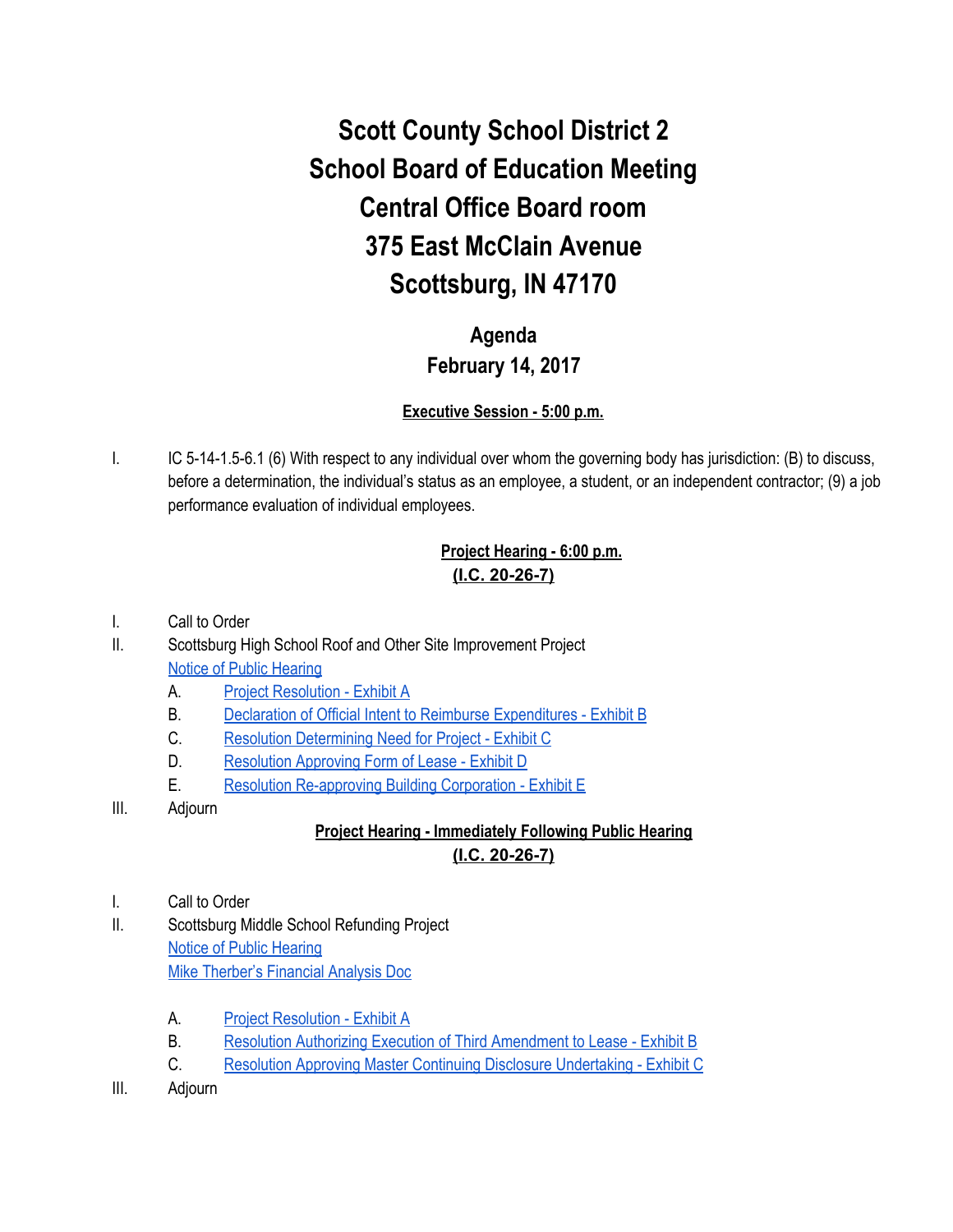#### **Regular Board Meeting - immediately following Public Hearings**

- I. Call to Order
- II. Pledge of Allegiance
- III. Recognition of Visitors
- IV. Superintendent's Report
	- A. Student Recognition
		- 1. Rising Stars of Indiana
		- 2. Bowling Regional
		- 3. Academic All State Recognition
		- 4. Girls' Wrestling State Finals
		- 5. Girls' Swim Sectional
	- B. Kiwanis Vision Screenings
	- C. SMS Boiler Update
		- 1. [Burgess \\$115,200](https://drive.google.com/file/d/0BxXvxnGh3EX1NldQT1loWWlTdFI3b19TOTdRQnlvYzhOMDI0/view)
		- 2. [Dunlap \\$87,889](https://drive.google.com/file/d/0BxXvxnGh3EX1dWtCYURPSW1wd01jVzVGSkRrV3ZoSlRRZ1d3/view)
		- 3. [Harrell-Fish Inc.\\$101,995](https://drive.google.com/file/d/0BxXvxnGh3EX1ZXVuUkE1T3d4RDdUVU5jcmluXzdHZzA4V3NR/view)
	- D. **[ISTEP Presentations LES & JES.](https://docs.google.com/presentation/d/1MQr2YigBtZVkuzSbIo9MhzlEsvS_mPJj_ev2YHI-aHg/edit#slide=id.g1c5ac21479_1_0)**
- V. Consideration of Modification to the Agenda and Approval
- VI. Consideration of Board Minutes [January 24, 2017](https://docs.google.com/document/d/18b7AQbsQSbFgnPFLhfeXQivtK4fEFa8mLJSOAN8061w/edit) [January 27, 2017](https://docs.google.com/document/d/19NjfyWY2fB4mQFiXXSIz-a4wz2mcBSHZ6aeXRhWyAAc/edit) [February 7, 2017 Executive Session](https://docs.google.com/document/d/1hxOxDeyhCNShWmFB34Dg5BpkBUCQ0qeH-KVBhR8OnbE/edit)
- VII. Financial Considerations
	- A. [Expenditure Summary](https://drive.google.com/file/d/0BxXvxnGh3EX1U1ZtTjUxNmlXZHZMdXJYVURqN2FEbi1DMXI0/view)
	- B. Payroll Claims
		- 1. [January 26, 2017](https://drive.google.com/file/d/0BxXvxnGh3EX1MVhManhKRFN4SUVQNVdJbWYxUW9UYkJmMmRj/view)
		- 2. [February 9, 2017](https://drive.google.com/file/d/0BxXvxnGh3EX1cVpqTUNiWjRBN1o3MXdxVklscUZNUEYzbUNF/view)
	- C. Regular Claims
		- 1. [January 16-20, 2017](https://drive.google.com/file/d/0BxXvxnGh3EX1UmRzYjhoRDFhOFFreko4VWNGbWRJZlRSNElr/view)
		- 2. [January 23-31, 2017](https://drive.google.com/file/d/0BxXvxnGh3EX1YmRjWEtNNEszZ2JjbGFFU0w3d3pya1FjUlkw/view)
		- 3. [February 14, 2017](https://drive.google.com/file/d/0BxXvxnGh3EX1ek1MMDVoMm8wZWdKSG9VRG52dzREYllHNlkw/view)
	- D. [Monthly Financial Report 1-31-17](https://drive.google.com/file/d/0BxXvxnGh3EX1SlhLTzkwVHAySmVkTFN0RUp4dDluNTE0THR3/view)
	- E. [Resolution to Designate Small Claims Court Representative](https://drive.google.com/file/d/0BxXvxnGh3EX1ZjZVZlI5ZHMxY0VlNEF4blRtV2IxR3JFUzFv/view)
	- F. [Permission to Revise Athletic Event Worker Compensation](https://docs.google.com/document/d/1jEHP9UuI6Jqc4lzLB00GcLOYmaUaRQAiN-MTgoBbtsM/edit)
	- G. Permission to Accept/Award Softball Field Lighting Quotes [CPF 3 Year Plan 2017-19](https://docs.google.com/spreadsheets/d/1VTPUDEhka9UpG3wr2g9G0HQim5ATfOKJxJFHgbtpdco/edit?ts=589a180c#gid=2050550719)
		- 1. [Arbuckle Electric \\$13,850](https://drive.google.com/file/d/0BxXvxnGh3EX1SUpQTHZORllxSXZuaEpCNXBEb3pYQ3docXlr/view)
		- 2. [North Electric \\$10,500](https://drive.google.com/file/d/0BxXvxnGh3EX1bUVqUW1SSkFxNjJmRmtnZUtoQURkOUNtQ0M4/view)
		- 3. [Musco \(Option 1 \\$35,000-\\$40,000/Option 2 \\$65,000-\\$70,000\)](https://drive.google.com/file/d/0BxXvxnGh3EX1SXlEMGw4al90SDUwaVRUVU1USnRvUXdXSHJ3/view)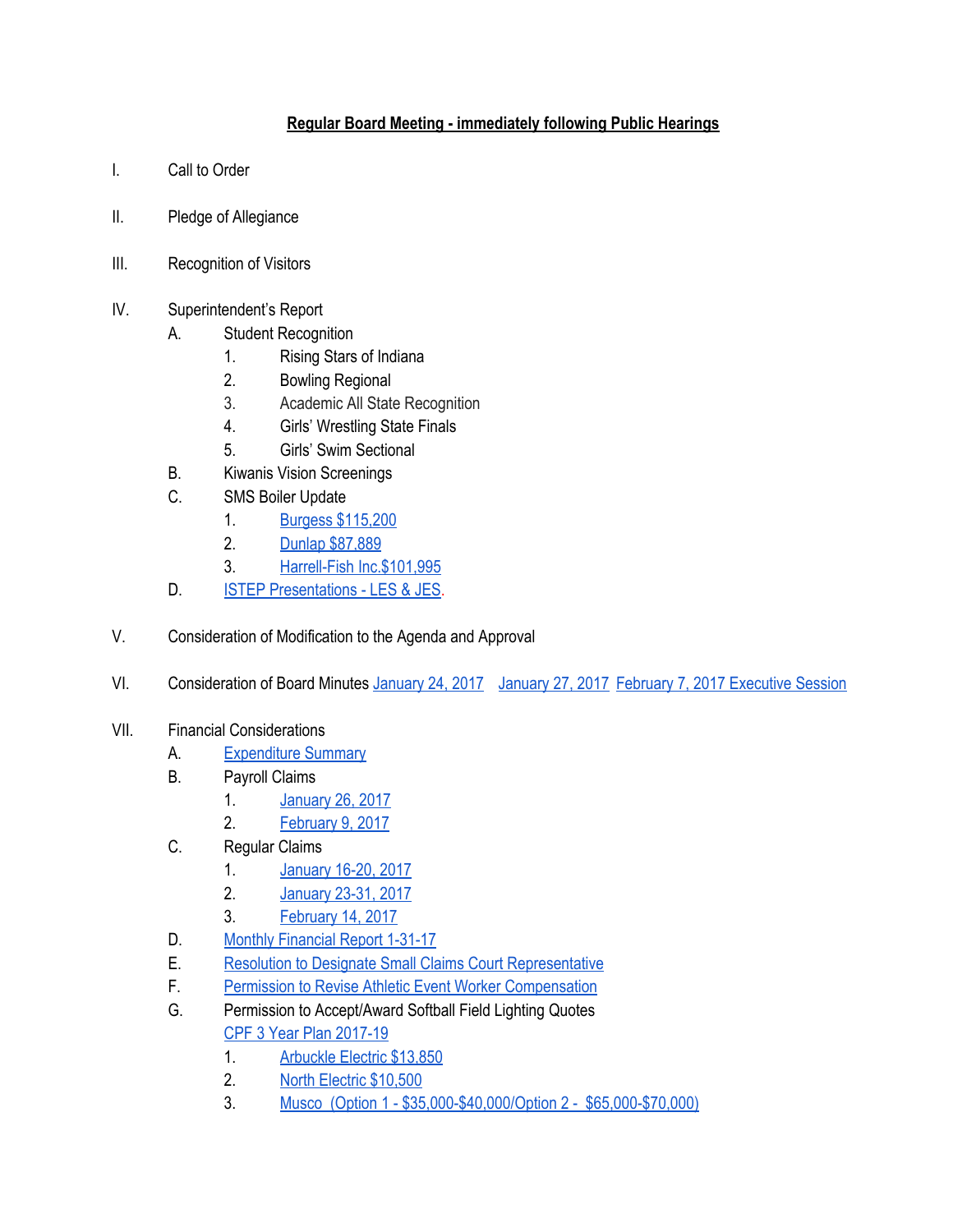- H. Football Bleacher Presentation & Discussion
	- 1. [Dant Clayton Corporation](https://drive.google.com/file/d/0BxXvxnGh3EX1cDdESkZpUDJ2alJFXzBWUW4zYXF3TlpmUmpN/view)
	- 2. [Southern Bleacher](https://drive.google.com/file/d/0BxXvxnGh3EX1ZFFoMGtTenYwRm1wNHNlbjNuVjVxQmRTYjhr/view)
- VIII. Operations
	- A. Personnel Recommendations
		- 1. Resignation(s)
			- a. [Jeremy Zeigenbein SHS Varsity Asst. Softball Coach](https://drive.google.com/file/d/0BxXvxnGh3EX1V3N4VXVDOGp0VG1BcjZXVDdKWEJpQnVUUDI0/view)
			- b. [Lee Higdon Scott 2 Bus Driver](https://drive.google.com/file/d/0BxXvxnGh3EX1YWZOeVN5VS1lS0lKV0J4UDdLQ3BHRnNpZlJV/view)
		- 2. Support Staff Recommendation(s)
			- a. [Dewayne Lord JES 5.5 Hour Custodian](https://drive.google.com/file/d/0BxXvxnGh3EX1cU5HWWlqVk1UMW5FZ042dEFxTWRTdU0tVHNz/view)
			- b. [Grace Hargis SHS 5.5 Hour Special Education Aide](https://drive.google.com/file/d/0BxXvxnGh3EX1ZUZsVTRnckgxTTBqeWV6aWp2WkN2NWFyVXQ0/view)
		- 3. ECA Staff Recommendation(s)
			- a. [Joe Martin SMS Softball Coach](https://drive.google.com/file/d/0BxXvxnGh3EX1ZlppZVp4bENyRTQ1dVJvVmFsOHo5aVBxZTg0/view)
			- b. [Duane Hildebrand SMS Baseball Coach](https://drive.google.com/file/d/0BxXvxnGh3EX1N0E5bm5KbURlTF9tdHZiUVVRX1J0d29la1Mw/view)
			- c. [Jeremy Zeigenbein SHS Girls Asst. Track Coach](https://drive.google.com/file/d/0BxXvxnGh3EX1VzhoRkJaOVFZQlpEc1Raa1JWblVtV1JZTEUw/view)
			- d. [Stephanie Nussbaum SHS Girls Head Track Coach](https://drive.google.com/file/d/0BxXvxnGh3EX1c0RWY3FaSTV0QU5FWUZtR29jSTRlTTBnVmg4/view)
			- e. [Jimmy Hutton SMS Girls' Asst. Track Coach](https://drive.google.com/file/d/0BxXvxnGh3EX1alFlNjg2Ym5YMnZsM3JDZzY5NHlLU0IxcDZV/view)
			- f. [Bobby Ashley SMS Boys' Asst. Track Coach](https://drive.google.com/file/d/0BxXvxnGh3EX1WXA0SXBBMmxaenhKYXNIdi1CQTNtTF83blZB/view)
			- g. [John Mastin SHS Boys' Asst. Track Coach](https://drive.google.com/file/d/0BxXvxnGh3EX1YUo0emFXVVA0Q2hQMUFvUTA5d2M1NW9HMnJv/view)
			- h. [Doc Boyd SHS Asst Baseball Coach](https://drive.google.com/file/d/0BxXvxnGh3EX1ZTc5cE43MFVVZWJOQUhyZnJYR3A5YmVpMXZZ/view)
			- i. [Trevor Tutterow SHS Asst. Baseball Coach](https://drive.google.com/file/d/0BxXvxnGh3EX1dldiMHh5RUNiNm9SbnltaHZaaWdPRjFQcHZj/view)
			- j. [Todd Tutterow SHS Volunteer Asst. Baseball Coach](https://drive.google.com/file/d/0BxXvxnGh3EX1cnlPcFNWQmNXVC12d3loVGVlQ0FRX1N0a21V/view)
			- k. [Ron Slaton SHS Girls' Varsity Tennis Coach](https://drive.google.com/file/d/0BxXvxnGh3EX1UFVxNkY4RTBtX0x5LW9KNHBvZzV4aE9oNzFR/view)
			- l. [James Cruz SHS Volunteer Girls' Tennis Coach](https://drive.google.com/file/d/0BxXvxnGh3EX1bkJmQmIwMHBtWjRGbjMxNkk0ME9OcXNnVVZr/view)
			- m. [Jeff Baker SHS Asst. Softball Coach](https://drive.google.com/file/d/0BxXvxnGh3EX1OF93S19VZng0S1l3bTN3YVFTQWxoZjdnMzNj/view)
			- n. [J. T. Jenkins SMS Asst. Wrestling Coach](https://drive.google.com/file/d/0BxXvxnGh3EX1VFpFQU45SjV5eWxGMi1HaTZFQVFhd2loZGsw/view)
			- o. [Aaron Gutowski SHS Volunteer Boys' Asst Track Coach](https://drive.google.com/file/d/0BxXvxnGh3EX1dTVnOGNkMmJWdGJVT2hwaS1yanE2M0RyZ2xR/view)
			- p. [Monty Stutsman SMS Volunteer Asst. Softball Coach](https://drive.google.com/file/d/0BxXvxnGh3EX1NG5vQl9vSElmTVA3SW5Ka2hEZTFHT25SSmkw/view)
			- q. [Jason Hahn SMS Volunteer Asst. Baseball Coach](https://drive.google.com/file/d/0BxXvxnGh3EX1RlpTS1B6SEg1eVFtYkl3MEh6UUh6Vlh3WURZ/view)
		- 4. 5. Professional Leave Request(s)
			- a. [Ashley Kurth Kentucky Music Educators Assoc. Conf., Louisville, KY, Feb. 9-10](https://drive.google.com/file/d/0BxXvxnGh3EX1V1hTSHhOVFk1YTdiNkI4d2VHbk5lc1JveHhz/view)
			- b. [Tim Johnston KY Music Educators' Conference, Louisville, KY, Feb. 9-10](https://drive.google.com/file/d/0BxXvxnGh3EX1VmtiMEhtNWxBdFdQY0hoVXN0TlRlUTVET2pN/view)
			- c. [Marc Slaton Canvas Instacon 2017, Keystone, CO, July 24-28](https://drive.google.com/file/d/0BxXvxnGh3EX1US1hRlJpYXljUFRkQTZwSUZRWVdhRDVEVlVj/view)
			- d. [Shawna Slaton Canvas Instacon 2017, Keystone, CO, July 24-28](https://drive.google.com/file/d/0BxXvxnGh3EX1WE5qVzJxX0ZUOVhnNWk1NUNkbUhDOUFSeU04/view)
			- e. [Bobby Doriot Canvas Instacon 2017, Keystone,Co, July 24-28](https://drive.google.com/file/d/0BxXvxnGh3EX1Z01fNkx4NERsVW5XLWFsQkNpSVc4RmNabXBZ/view)
			- f. [Kyle Mullins Nike Football Coach of the Year Clinic, Louisville, KY, Feb. 17](https://drive.google.com/file/d/0BxXvxnGh3EX1SzV6S0wycVhXUzZlNUo3amhJdVEzejVEUlIw/view)
			- g. [Jane Naugle Indiana School Counseling Academy, Indianapolis, IN, Feb. 16-17](https://drive.google.com/file/d/0BxXvxnGh3EX1ODVUMWg1UXloTEpFamJYMjhuWXh2Q1piSXg4/view)
			- h. [Kandace Spaulding IN School Counseling Academy, Indianapolis, IN, Feb. 16-17](https://drive.google.com/file/d/0BxXvxnGh3EX1Q21EMDh6dFVueTNtXzcyVUR0RXhPY0t3S2c4/view)
		- 5. Field Trip Request(s)
			- a. [SHS Winter Guard Conner HS, Hebron, KY, Mar. 4](https://drive.google.com/file/d/0BxXvxnGh3EX1dzRacVhjQ0ZFYS1GWDBlQnRkTVc1X3V3Z2FN/view)
			- b. [SHS Winter Guard John Hardin HS, Elizabethtown, KY, Mar. 11](https://drive.google.com/file/d/0BxXvxnGh3EX1LUhNTTlLczE4NlN1UFAzV1owRnF3NUp0RVVN/view)
			- c. [SHS Winter Guard Conner HS, Hebron, KY, Mar. 25](https://drive.google.com/file/d/0BxXvxnGh3EX1dlZmbmhXamRsdUh4NFZ1elNuR0pCbzJSaGtz/view)